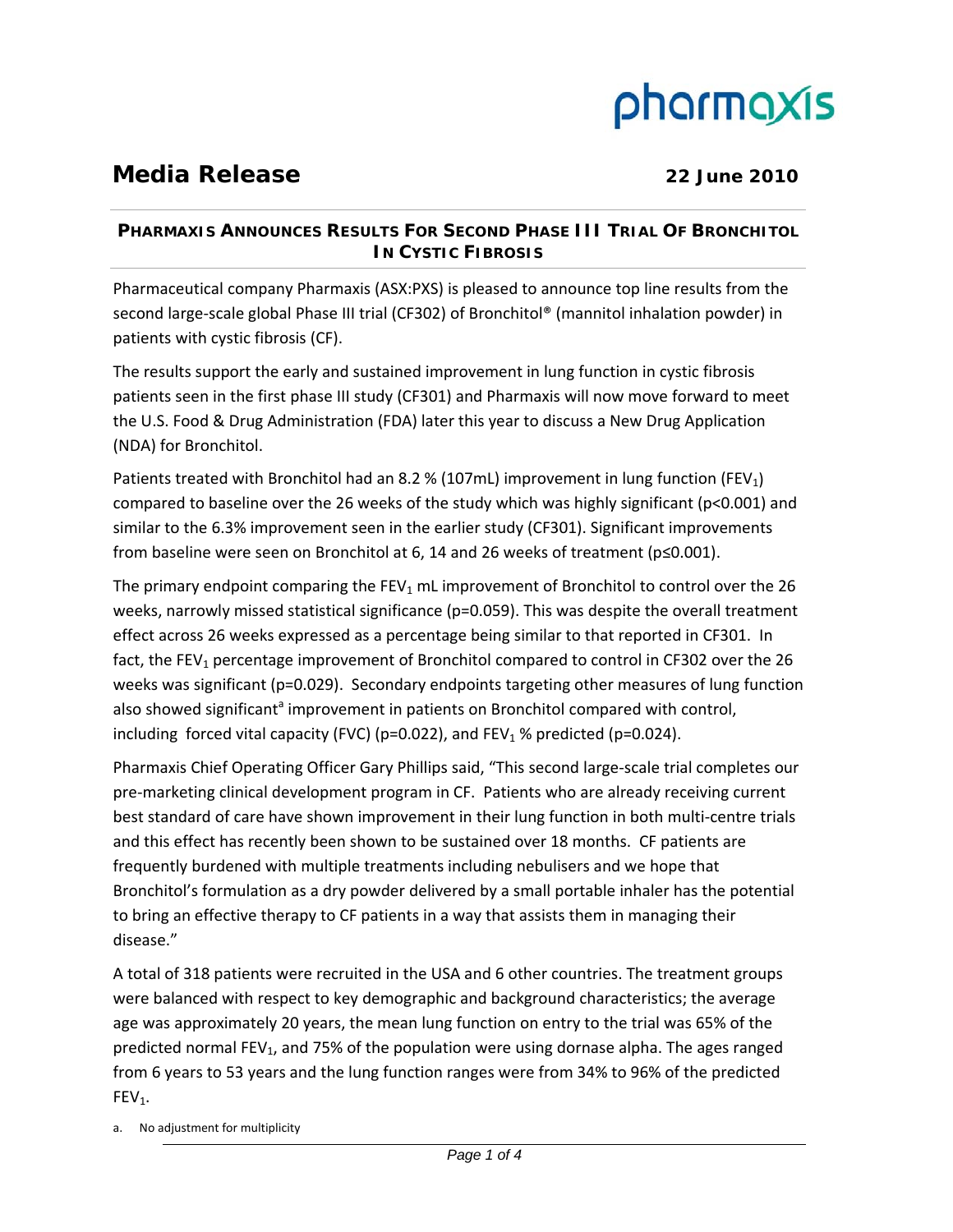In trial subjects, Bronchitol was well‐tolerated overall and demonstrated a similar rate of adverse events across treatment groups. Similar to the earlier study, only 7% of recruited subjects were unable to tolerate Bronchitol and were not entered into the study, whilst the withdrawal rate during the study was only 15%. The most common treatment related adverse event was cough, which was similar between the treatment arms.

Mr Phillips concluded, "CF302 is an important trial that allows us to complete the regulatory dossier that will be discussed with the FDA later this year. It is also important for our submission to the European regulatory authority (EMA) which has requested the safety data from CF302 as part of its review process. Pharmaxis will be submitting this additional information shortly and remains on track to receive a decision later this year. We extend our sincere thanks to the U.S. Cystic Fibrosis Foundation Therapeutics Development Network, the investigators, healthcare staff and patients who have taken part in this study."

Additional data from the trial will be presented at the forthcoming North American Cystic Fibrosis Conference in Baltimore, Maryland on 21 – 23 October, 2010.

#ENDS#

**SOURCE:** Pharmaxis Ltd, Sydney, Australia **CONTACT:** Gary Phillips - Chief Operating Officer Ph: +61 2 9454 7200 or email gary.phillips@pharmaxis.com.au

**RELEASED THROUGH: Australia:**  Felicity Moffatt, phone +61 418 677 701 or email felicity.moffatt@pharmaxis.com.au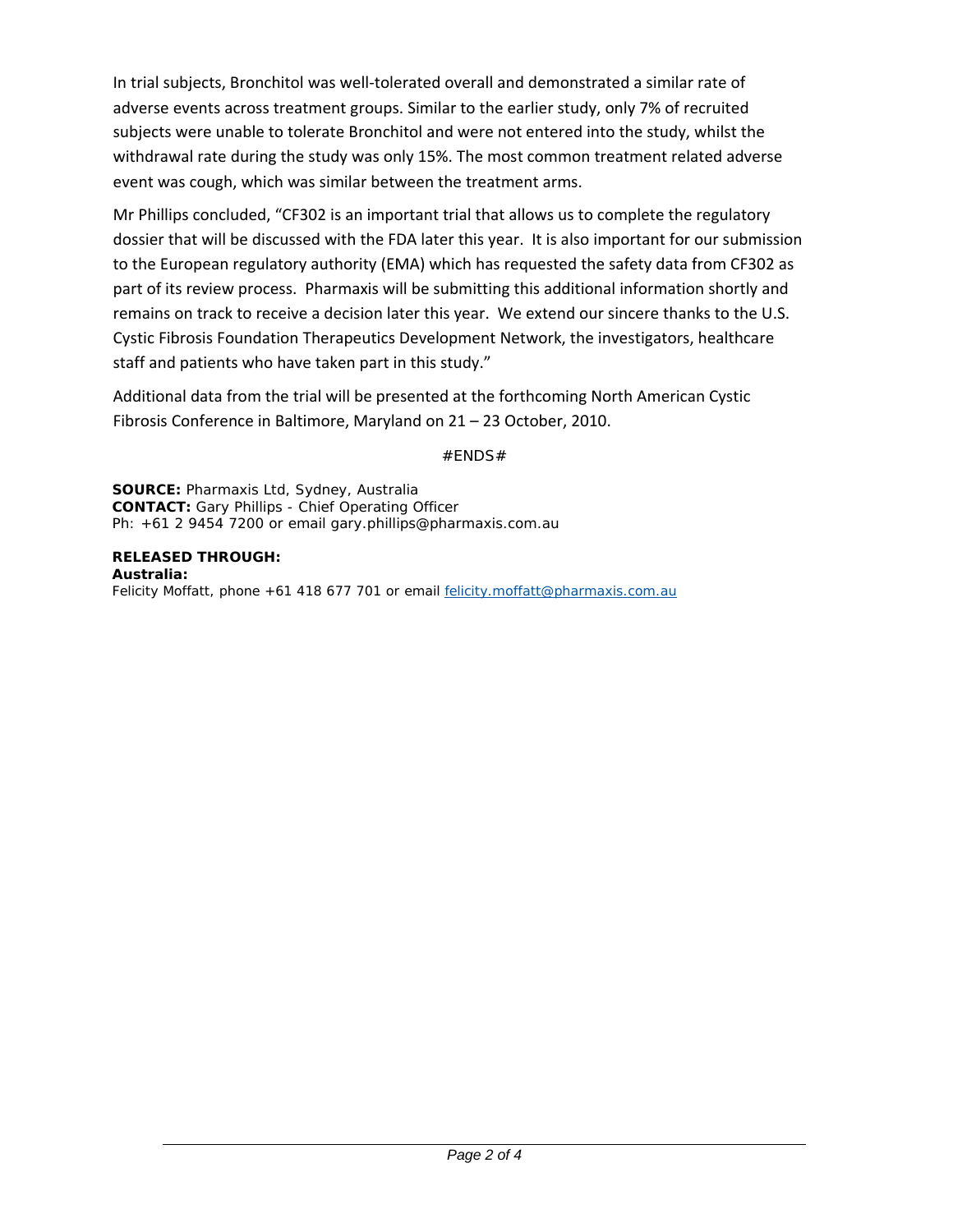#### **About the Clinical Trial**

#### **Demographics**

| <b>Criteria</b>                          | <b>CF301</b> | <b>CF302</b> |
|------------------------------------------|--------------|--------------|
| Patients failing mannitol tolerance test | 7%           | 7%           |
| Patients randomised                      | 324          | 318          |
| <b>Received treatment</b>                | 295          | 305          |
| Withdrawal rate^                         | 33%          | 14.8%        |
| Average age                              | 23           | 20           |
| Age range                                | $6 - 56$     | $6 - 53$     |
| Mean predicted $FEV_1$ on entry          | 62%          | 65%          |
| Predicted FEV <sub>1</sub> range         | 26% - 94%    | 34% - 96%    |
| % patients on dornase alfa               | 55%          | 75%          |

^Withdrawal post start of randomised study treatment

#### **Results**

| <b>Criteria</b>                                           | <b>CF301</b> |         | <b>CF302</b> |         |
|-----------------------------------------------------------|--------------|---------|--------------|---------|
|                                                           | Data         | P value | Data         | P value |
| FEV <sub>1</sub> Mannitol post-baseline vs. Baseline (mL) |              |         |              |         |
| Week 26 (mL)<br>$\bullet$                                 | 121          | < 0.001 | 105          | < .001  |
| Week 26 (%)<br>$\bullet$                                  | 6.6%         |         | 8.6%         |         |
| Week $6 - 26$<br>$\bullet$                                | 119          | < 0.001 | 107          | < .001  |
| Week $6 - 26$ (%)<br>$\bullet$                            | 6.3%         | < 0.001 | 8.2%         | < 0.001 |
| FEV <sub>1</sub> Mannitol vs Control (mL)                 |              |         |              |         |
| Week 26 (mL)<br>$\bullet$                                 | 93           | 0.003   | 72           | 0.059   |
| Week $6 - 26$ (mL)<br>$\bullet$                           | 86           | < 0.001 | 54           | 0.059   |
| Week $6 - 26$ (%)<br>$\bullet$                            | 3.7%         | 0.003   | 3.8%         | 0.029   |
| FVC Mannitol vs. Control (mL) at week 26                  | 113          | 0.002   | 71           | 0.022   |
| FEV% predicted Mannitol vs Control at week                | 2.52         | 0.0016  | 2.42         | 0.024   |
| 26                                                        |              |         |              |         |

#### **About Pharmaxis**

Pharmaxis (ACN 082 811 630) is a specialist pharmaceutical company involved in the research, development and commercialization of therapeutic products for chronic respiratory and immune disorders. Its development pipeline of products includes Aridol for the management of asthma, Bronchitol for cystic fibrosis, bronchiectasis and chronic obstructive pulmonary disease (COPD), PXS25 for the treatment of lung fibrosis and PXS4159 for asthma.

Founded in 1998, Pharmaxis is listed on the Australian Securities Exchange (symbol PXS), The company is headquartered in Sydney at its TGA-approved manufacturing facilities. For more information about Pharmaxis, go to www.pharmaxis.com.au or contact Investor Relations on phone +61 2 9454 7200.

#### **About Bronchitol**

Pharmaxis Ltd is developing Bronchitol for the management of chronic obstructive lung diseases including cystic fibrosis, and bronchiectasis. Bronchitol is a proprietary dry-powder mannitol, precision formulated for delivery to the lungs through an easy-to-use, pocket-size, portable inhaler. Once inhaled its five-way action on mucus helps restore normal lung clearance mechanisms. Clinical studies have shown Bronchitol to be safe, effective and well tolerated in stimulating mucus hydration and clearance in people with chronic obstructive lung diseases. Bronchitol has received Orphan Drug Designation and fast track status from the U.S. Food and Drug Administration and Orphan Drug Designation from the European Medicines Agency.

#### **About Cystic Fibrosis**

In a healthy person, there is a constant flow of mucus over the surfaces of the air passages in the lungs, removing debris and bacteria. In CF, an inherited disease, a defective gene disrupts ion transport across the epithelial membrane within cells. In the lungs, this leads to a depletion of the airway surface liquid that normally bathes the cilia, and a resultant reduction in mucociliary clearance. The result is thick, sticky mucus that clogs the lungs, severely restricting the natural airway-clearing process. It also increases the potential for bacteria to become trapped and for inflammation, thus creating an unhealthy lung environment that leads to life-threatening lung infections.